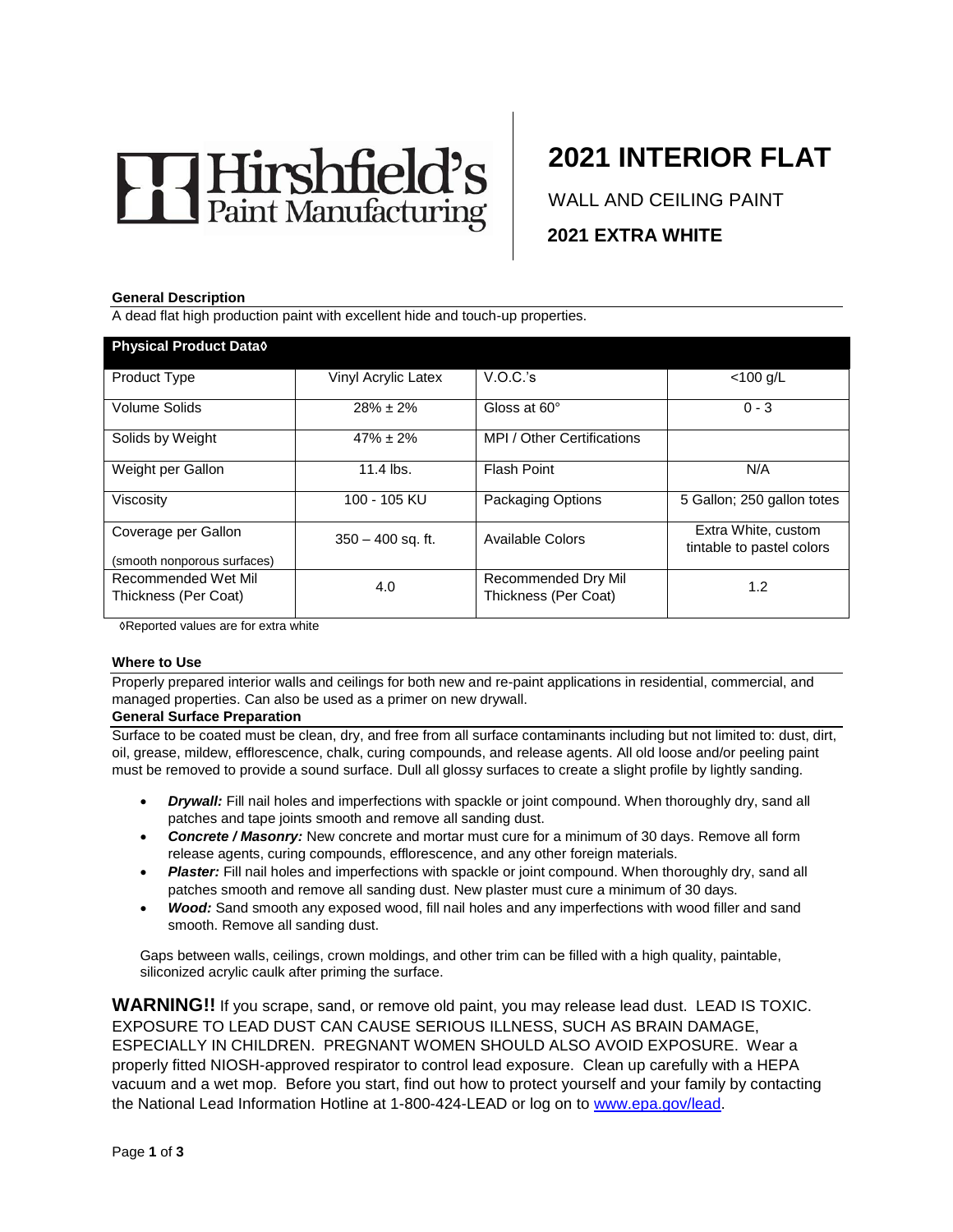# **Application Guide**

Stir contents thoroughly before and during application. Intermix containers of the same color to insure color uniformity. Apply 1 or 2 full coats as needed, keep a wet edge to avoid lap marks. Let dry thoroughly between coats.

- **Application Tools:** High quality nylon or polyester bristle brush. High quality synthetic roller cover.
- **Airless Sprayer:** Minimum Pressure 2000 psi, .015 .019 tip size. It is always advisable to back-roll the area to ensure proper adhesion and an even coat application.

Thinning is not normally required but may be necessary under certain conditions such as low humidity, or warm conditions. If needed add no more than 4 ounces of clean water per gallon.

Do not apply when air and substrate temperatures are below 50° F or above 90°F

- **Dry times:** @77⁰F, 50% RH to touch 30-60 minutes to recoat 2-4 hours. Dry times can vary depending on temperatures, humidity, color, and film build.
- **Cleanup:** Clean up spills or splatters immediately with soap and warm water. Clean painting tools with soap and warm water.

Not recommended for use in corrosive or chemical environments, or for application to floors, decks or to surfaces subject to immersion or prolonged contact with water**. KEEP FROM FREEZING!**

| <b>Recommended Primers*</b> |                      |                                                                   |  |
|-----------------------------|----------------------|-------------------------------------------------------------------|--|
|                             |                      | 1270 - Contractor Select Zero Primer                              |  |
| Drywall                     | Hirshfield's         | 1260 - Drywall Primer Sealer                                      |  |
|                             |                      | 1258 - Contractor Select PVA Drywall Primer                       |  |
|                             |                      | 1255 - Primer Sealer Drywall Primer                               |  |
|                             |                      | 1250 - Drywall Primer                                             |  |
| Concrete /                  | Hirshfield's         | 70150 - Premier Drywall Primer                                    |  |
|                             |                      | 1450 - Acrylic Latex Block Filler                                 |  |
| Masonry<br>Plaster (cured)  | Hirshfield's         | 4050 - A.M.P Acrylic Masonry Primer                               |  |
|                             |                      | 1270 - Contractor Select Zero Primer                              |  |
|                             |                      | 1258 - Contractor Select PVA Drywall Primer                       |  |
|                             |                      | 1255 - Primer Sealer Drywall Primer                               |  |
|                             |                      | 1250 - Drywall Primer                                             |  |
| Wood                        | Zinsser <sup>®</sup> | 56924972X - Smart Prime® Water-Base Primer                        |  |
|                             |                      |                                                                   |  |
| Metal                       | Hirshfield's         | Consult with your Hirshfield's representative for recommendations |  |

Can be used as a primer on new drywall or use one of the following;

\* Other primers may be appropriate. Check with your Hirshfield's representative for other recommendations. Certain colors or drastic color changes may require a gray shaded primer. Stains from water, smoke, ink, permanent marker, grease, etc. should be sealed with an appropriate stain killing primer/sealer.